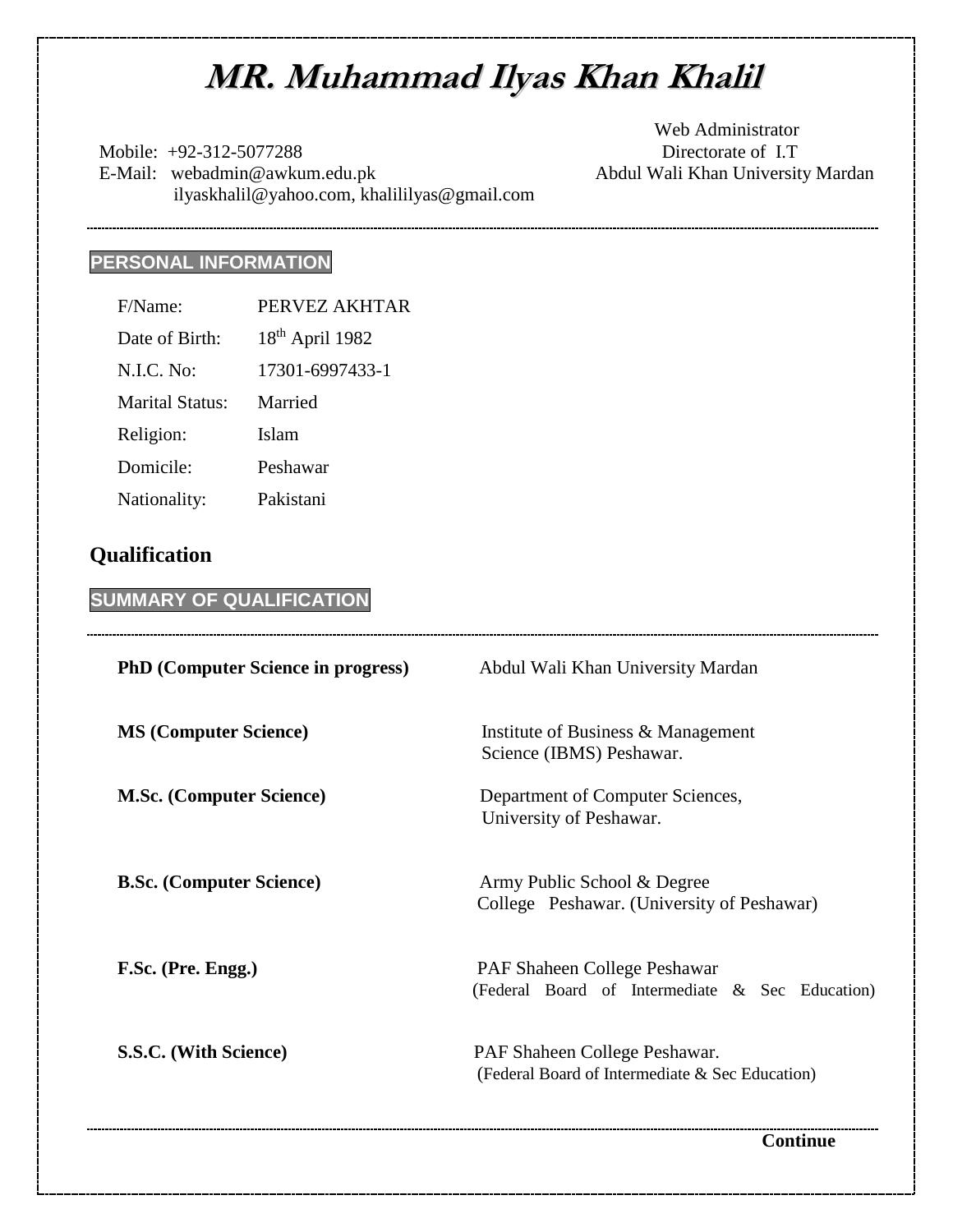#### **MS RESEARCH**

 MS RESEARCH: Scalability and Mobility Evolution of Multipath Dynamic Address Routing Protocol (M-DART) and Ad Hoc on Demand Multipath Distance Vector (AMDOV) Routing Protocol in Mobile Ad Hoc Networks (MANETS)

#### **PROJECT DEVELOPMENT**

- MSc Final Year Project: Computerization of "**Employee Service Record And Payroll System For Pakistan Railway Peshawar Division"** using the following tools.
	- 1. Microsoft Visual Basic 6.0 2. Microsoft Access 2000
		-
- 
- 3. Macromedia Firework 4. Seagate crystal reports 8.5

## **MAJOR SUBJECTS STUDIED**

- Wireless Networks
- Network Design, Network Setting
- Advance Database
- Data Communication & Networking
- System Analysis & Design
- Internet Programming
- S/W Project Management
- Data Structure

## **EXPERIENCE**

| Sr# | <b>Organization</b>                                                       | <b>Designation</b> | <b>BS</b>    | From         | T <sub>0</sub> |
|-----|---------------------------------------------------------------------------|--------------------|--------------|--------------|----------------|
| 01  | Abdul Wali Khan University<br>Mardan                                      | Web Administrator  | <b>BS</b> 18 | 28-06-2016   | Till date      |
| 02  | Abdul Wali Khan University<br>Mardan                                      | Web Administrator  | <b>BS</b> 17 | $03-07-2011$ | 28-06-2016     |
| 03  | Government of Pakistan<br>Bureau of Emigration $&$<br>Overseas Employment | Web Developer      | <b>BS</b> 17 | 28-01-2008   | $02-07-2011$   |
| 04  | The University of<br>Agriculture, Peshawar                                | <b>Web Master</b>  | <b>BS</b> 17 | 12-06-2006   | 15-01-2008     |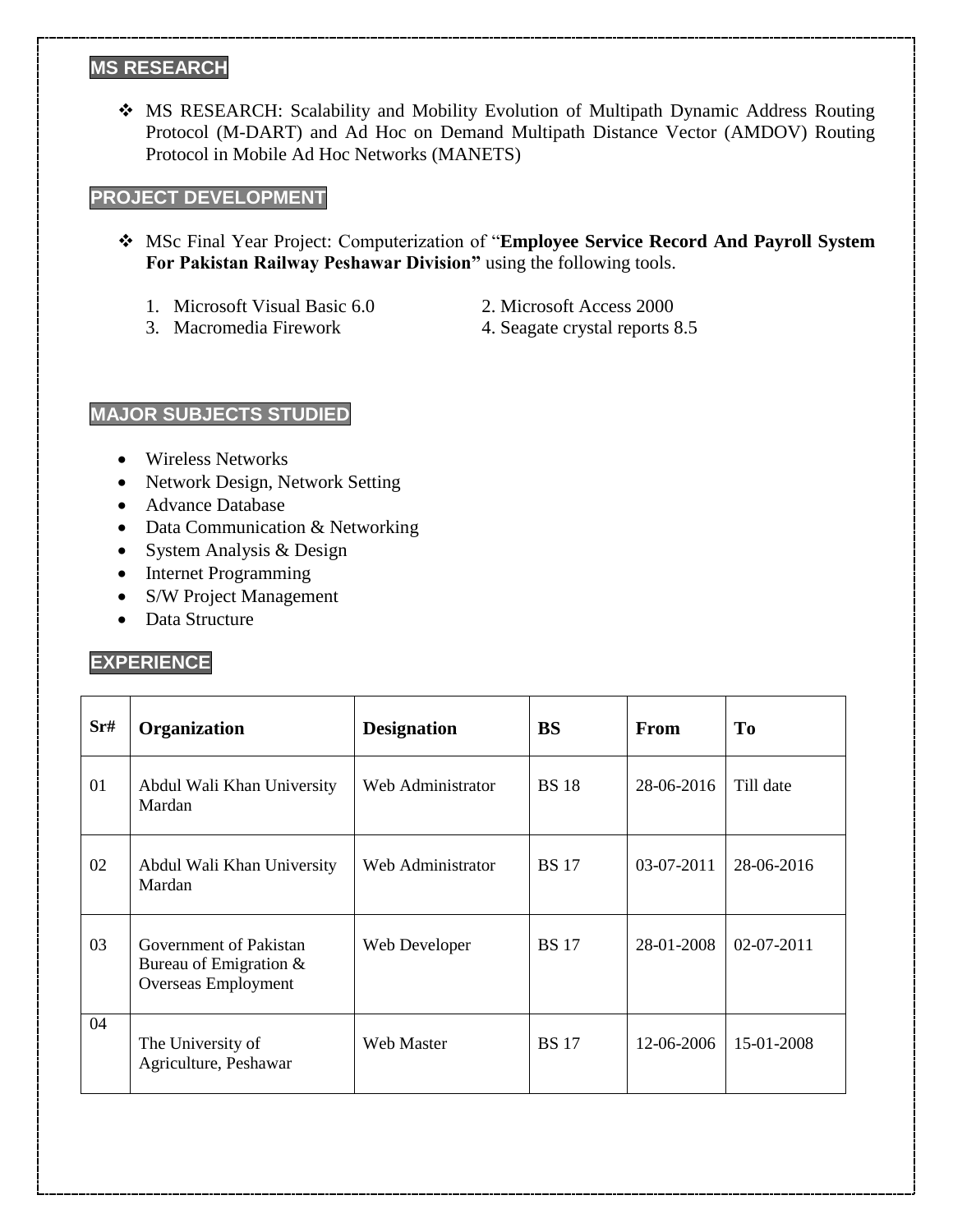## **JOB RESPONSIBILITIES**

#### **Managerial and Administrative Assignments**

- Maintaining communication with the University / Bureau of Emigration & Overseas Employment top management on all matters pertaining to the **Computerization of Data of Outgoing Emigrants & Returning Migrants** project.
- Liaison and collaboration with Higher Education Commission (HEC)/PTCL/Pakistan Education & Research Network (PERN).
- Establishing and coordinating with all Faculties/Departments/Institutes of the University/Bureau
- Preparation of Quarterly/Yearly Monitoring Reports incorporating both qualitative & quantitative aspects.
- Formulated short/long term expansion/implementation plans running projects.
- Proper supervision and implementation of the project activities, verified utilization of program resources in the field.
- Coordinated periodic workshops/seminars aimed at reviewing and improving of the project
- Provide constant feedback on project achievements to the top management of the University / Bureau.
- Evaluate the extent to which the project is able to achieve its general / sector specific objectives

#### **Web Projects:**

- Developed website for Research Journal *"Sir Syed Journal of Education & Social Research (SJESR)"* [http://www.sjesr.org.pk](http://www.sjesr.org.pk/)
- Developed website for Research Journal *"Tahdhīb al Afkār"* [http://tahdhibalafkar.com](http://tahdhibalafkar.com/)
- Developed website for Research Journal *"Pakhtunkhwa Journal of Life Science"* <https://www.awkum.edu.pk/PJLS/index.html>
- Developed website for Research Journal *"Journal of Business and Tourism"* <https://jbt.org.pk/>
- Developed website for Research Journal *"Research Journal of Education"* <https://www.awkum.edu.pk/rje/index.html>
- Developed website for *"President's Programme for Placement of Highly Qualified Overseas Pakistanis"* , [http://www.ppqp.qov.pk](http://www.ppqp.qov.pk/)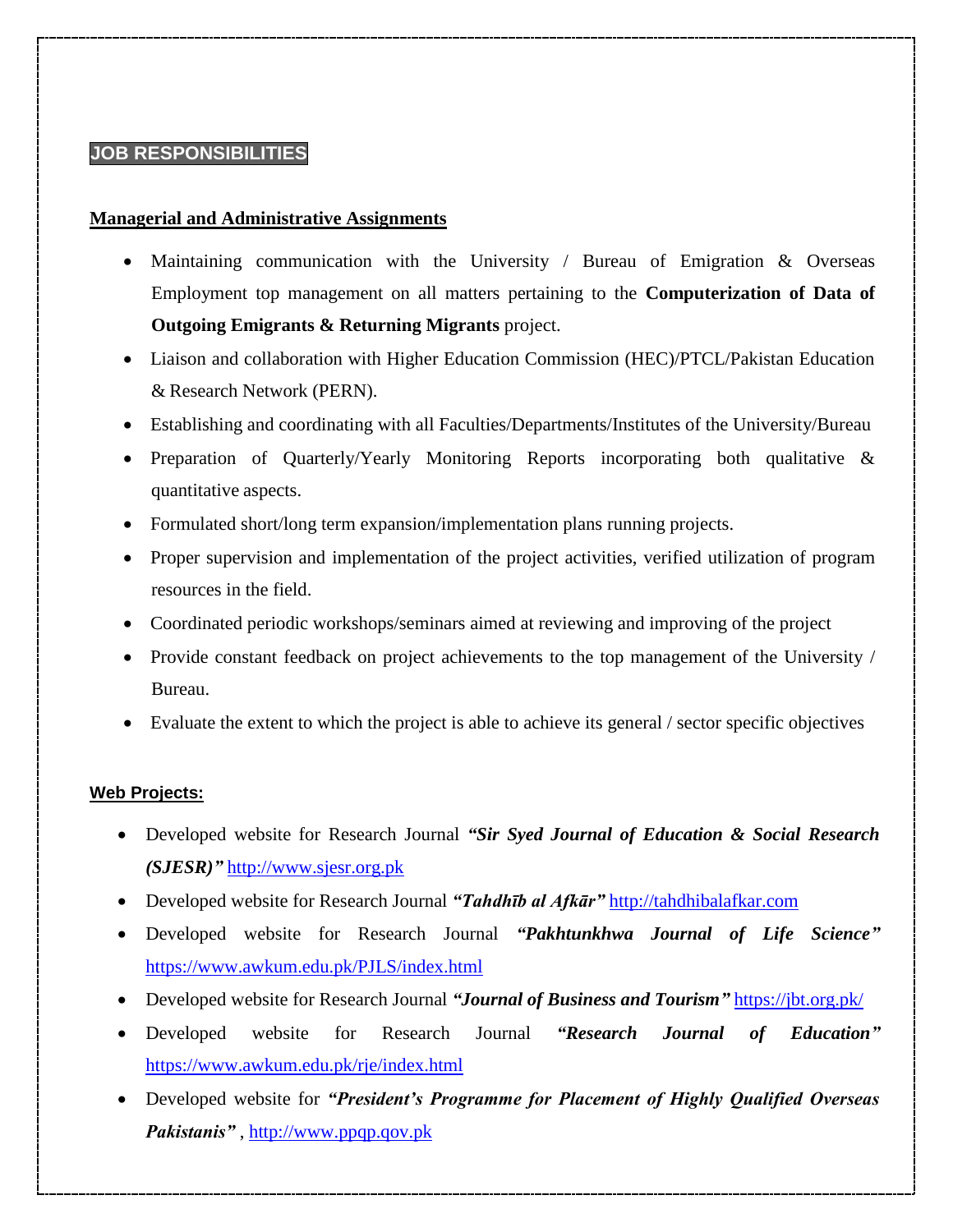- Developed website of *"National Talent Pool Ministry of Labour and Manpower Government of Pakistan" <http://www.vepcon.gov.pk/>*
- Developed official website of "*Government of Pakistan Bureau of Emigration & Overseas Employment"* website developed and is online [http://www.beoe.gov.pk](http://www.beoe.gov.pk/)
- Developed official website for "*The University of Agriculture, Peshawar* "[\(www.aup.edu.pk\)](http://www.aup.edu.pk/)
- Developed official website for "*Abdul Wali Khan University Mardan* "[\(www.awkum.edu.pk\)](http://www.awkum.edu.pk/)
- Developed official website for "*Bacha Khan Medical College Mardan*" [\(www.bkmc.edu.pk\)](http://www.bkmc.edu.pk/)

#### **Software Used:**

I have good, current working knowledge of the following products:

- OJS
- Indexing of Research Journals
- Windows 2000 Server, Windows 10, Windows 2007 and 08
- Microsoft Word, , mail merge, template development etc.
- SQL Server 2005 "Attach Detach Database", "Taking Back up of Databases"
- Web development tools including Macromedia Dreamweaver MX, Home Site, and CSE HTML Validator. I have practical experience of configuring and using MS IIS6 web servers, and run a wide range of browsers for testing purposes
- CorelDraw for line art and page makeup
- PaintShop Pro, PhotoShop, Ulead SmartSaver Pro and assorted utilities for web graphics
- Adobe Acrobat for online publications
- WS\_FTP Pro, WinZip, and assorted web utilities.

I have basic skills of Visual Basic, ASP and PHP, which have been developed to meet the needs of the jobs I have undertaken. I am graphic designer, I am able to develop professional complex & simple web graphics or web-enable images.

#### **Experience on Network:**

- Worked as Assistant Network Manager for six months at CNEP/ Computerization of Data of Outgoing Emigrants & Returning Migrants project
- Participates in network planning, network architecture design and engineering.